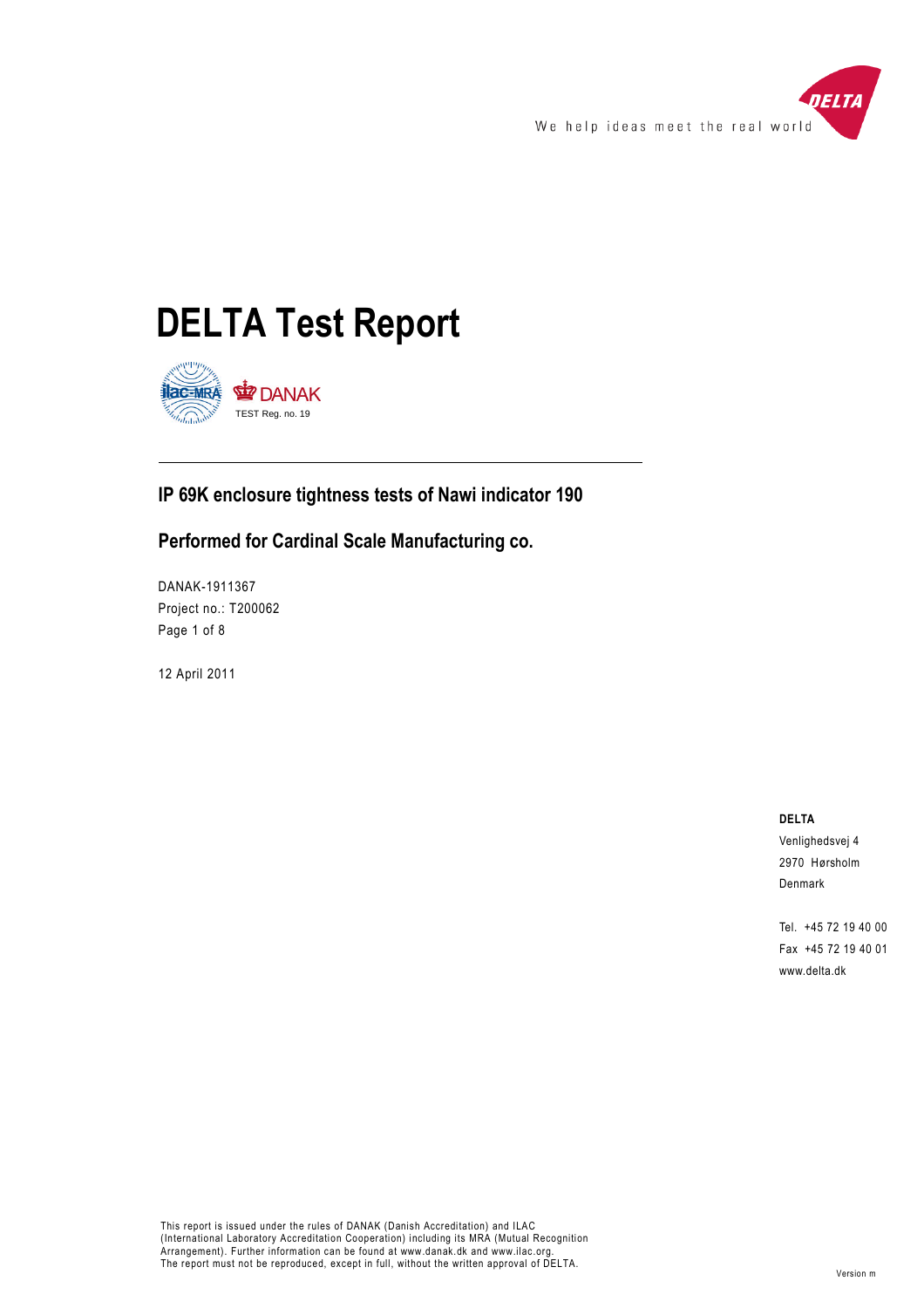| <b>Title</b>          | IP 69K enclosure tightness tests of Nawi indicator 190                                                                                                                                                                                                   |                    |                                                                                         |  |
|-----------------------|----------------------------------------------------------------------------------------------------------------------------------------------------------------------------------------------------------------------------------------------------------|--------------------|-----------------------------------------------------------------------------------------|--|
| Report no.            | DANAK-1911367                                                                                                                                                                                                                                            |                    |                                                                                         |  |
| Project no.           | T200062                                                                                                                                                                                                                                                  |                    |                                                                                         |  |
| <b>Test period</b>    | 30 - 31 March 2011                                                                                                                                                                                                                                       |                    |                                                                                         |  |
| <b>Client</b>         | Cardinal Scale Manufacturing co.<br>203 East Daugherty Street<br>P.O. Box 151<br>Webb City<br>Michigan 64870<br><b>USA</b>                                                                                                                               |                    |                                                                                         |  |
| <b>Contact person</b> | Mr Stephen Langford<br>E-mail: slangford@cardet.com                                                                                                                                                                                                      |                    |                                                                                         |  |
| <b>Test specimen</b>  | One Cardinal Scale Manufacturing co. Nawi indicator 190 as received at<br>DELTA on 17 March 2011 :                                                                                                                                                       |                    |                                                                                         |  |
|                       | Designation:                                                                                                                                                                                                                                             |                    | Cardinal                                                                                |  |
|                       | Type:                                                                                                                                                                                                                                                    |                    | MODEL 190                                                                               |  |
|                       | Serial no.:                                                                                                                                                                                                                                              |                    | E01711-0209                                                                             |  |
|                       | -including relevant cables/connectors attached.                                                                                                                                                                                                          |                    |                                                                                         |  |
|                       | See also photos in the documentation on the following pages. For any<br>further identification of the test specimen, please refer to Cardinal Scale<br>Manufacturing co.                                                                                 |                    |                                                                                         |  |
| <b>Specifications</b> | The classification $IP$ 69K is based on the three enclosure protection<br>standards DIN 40050 part 9, NT ELEC 023 and IEC 60529.                                                                                                                         |                    |                                                                                         |  |
|                       | First numeral 6, IP 6x.<br>IEC60529: Degrees of protection provided by enclosures (IP Code).<br>First numeral 6 implies the following hazard protection as well as dust<br>protection of the enclosure.                                                  |                    |                                                                                         |  |
|                       | Hazard protection, IP 6x:<br>There must be sufficient clearance between the standard 1 mm $\emptyset$ access<br>probe rod and hazardous internal parts, when the probe is pushed against<br>any openings of the enclosure with 1 N. Probe length 100 mm. |                    |                                                                                         |  |
|                       | Dust protection, Category 1, IP 6x:                                                                                                                                                                                                                      |                    |                                                                                         |  |
|                       | Dust:                                                                                                                                                                                                                                                    |                    | Talcum powder $(75 \mu m)$                                                              |  |
|                       | Concentration:                                                                                                                                                                                                                                           | $2 \text{ kg/m}^3$ |                                                                                         |  |
|                       | Underpressure:                                                                                                                                                                                                                                           |                    | 2 kPa (20 mbar), or less, below ambient.                                                |  |
|                       | Duration:                                                                                                                                                                                                                                                |                    | As required to draw 80 enclosure volumes,<br>-max 8 hours ( $if < 10$ vol./h at 20mbar) |  |

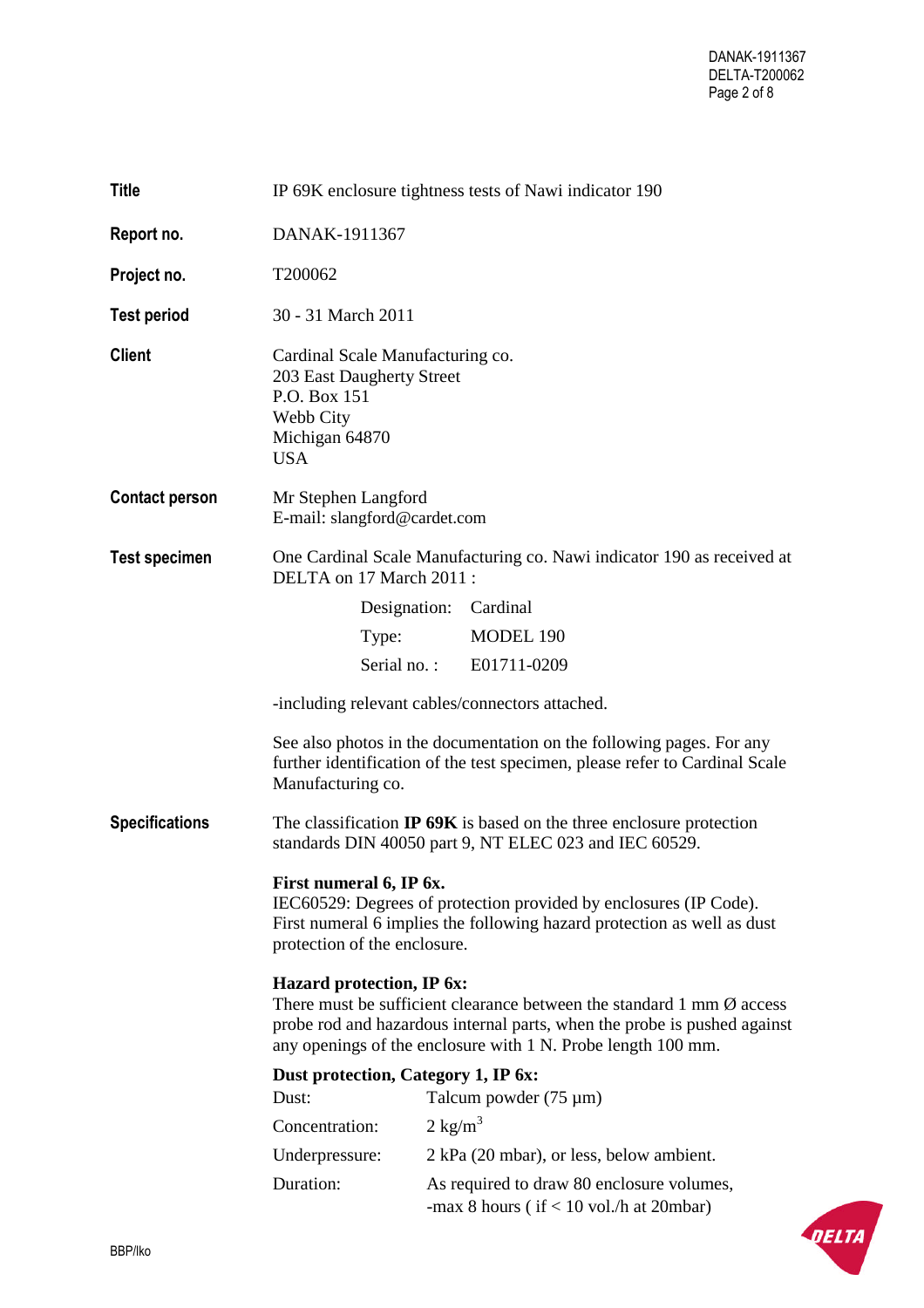-min 2 hours ( if  $40 - 60$  vol./h at  $\langle$  20mbar)

No deposit of dust must be observable inside the enclosure at the end of exposure.

(Comment: Talcum powder is used: The DIN standard points to Portland cement and fly ash, but allows other dust to be agreed upon.)

#### **Second numeral 9K, IP x9K**

This is the IP code of DIN 90050 Part 9 for high pressure jets of 80 °C water impinging on an enclosure with an impact pressure of 100kPa. The guidelines of the NT ELEC 023 standard are followed.

**High pressure water jets, IP x9K:**

| Impact pressure:   | 100 kPa                          |
|--------------------|----------------------------------|
| Test duration:     | 1 min per $m^2$ , at least 3 min |
| Water temperature: | 80 $\degree$ C                   |

Distance nozzle-specimen: 250 mm

The jets must not have any damaging effects and water must not accumulate to interfere with correct operation of the equipment or to impair safety.

(Comment: The DIN setup geometry is simplified by using impact pressure instead of the DIN specified nozzle pressure 10.000 kPa. DELTA calibrates impact versus nozzle pressure according to NT-ELEC 023.)

**Results** In agreement with the standard, no verification was carried out for the "Hazard protection", since the requirements are obviously met.

> Visual inspections were carried out by DELTA immediately after each test, where the cabinet was opened. No ingress of dust or water was found.

The cabinet can thus be classified IP 69K.

Exposures and results are documented by photos on the following pages.

First water jet exposure was performed along all assembly areas, seals and cable glands, for a combined duration of 3 minutes.

Next, the dust test was performed with 8 hours of exposure, since the flow at 20 mbar underpressure was negligible.

#### **DELTA test facilities used:**

EVFGT-34: DELTA Wet room EVFGT-49: Weiss IP dust chamber

The test results apply to the tested specimen only.

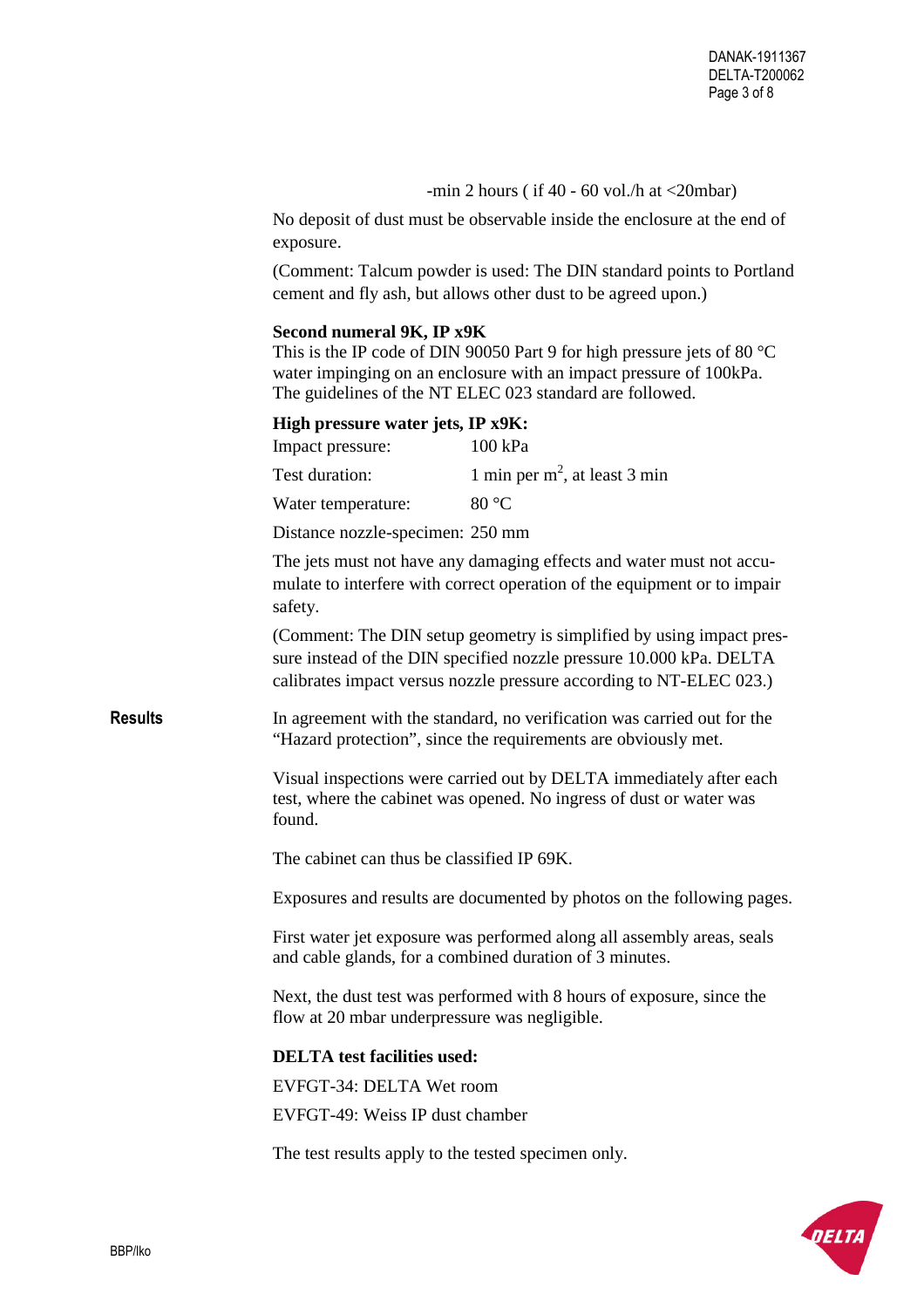**Test personnel** Carsten Meldgaard Tom Hjerting Nielsen

**Date** 12 April 2011

**Project manager**

Carsten Meldgaard, Technician DELTA

Ocean un

**Responsible**

Kim A. Schmidt, B.Sc.M.E DELTA

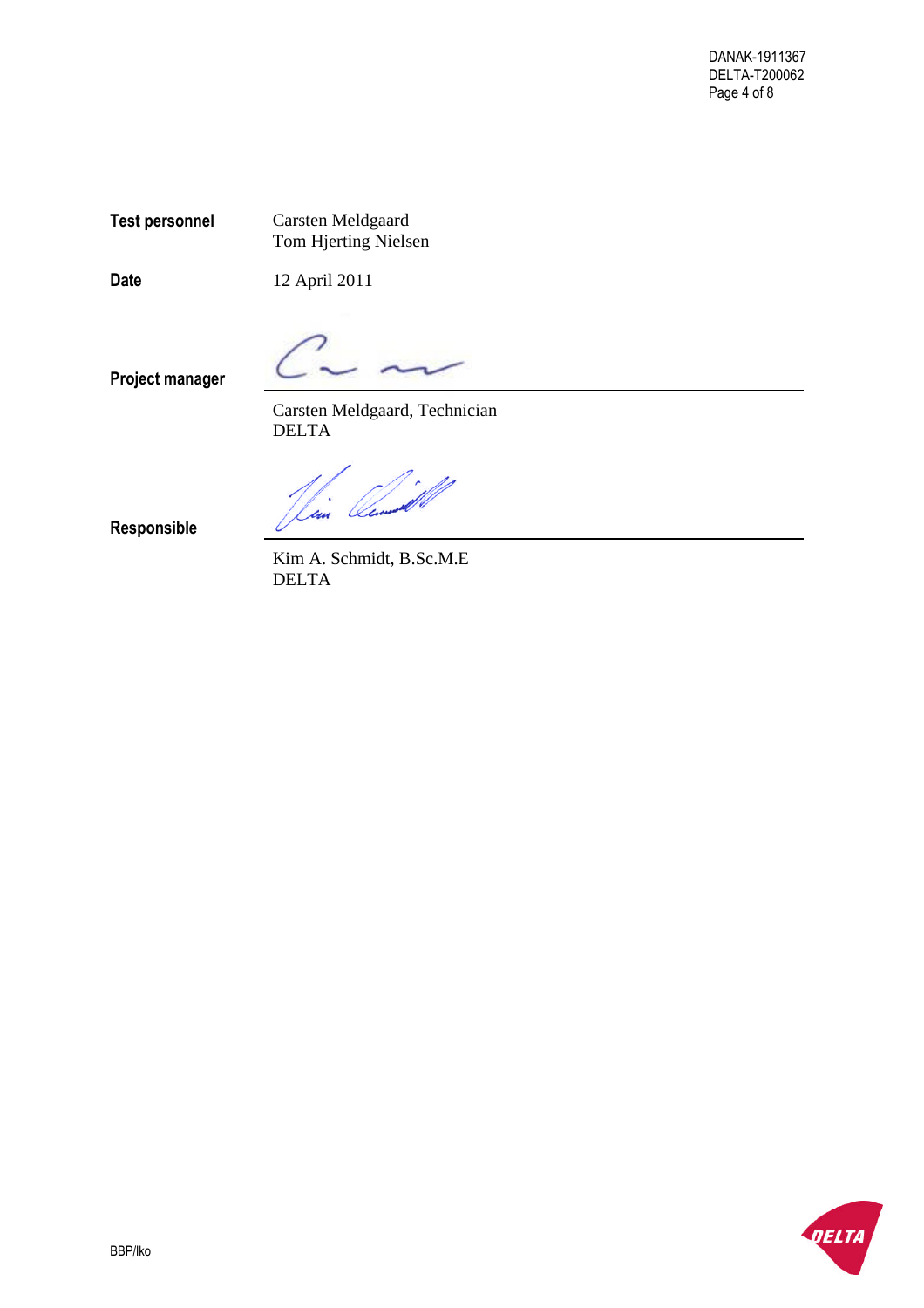# **Documentation**



## **Test Specimen**

Front view.



Disassembly showing seal and cable glands.

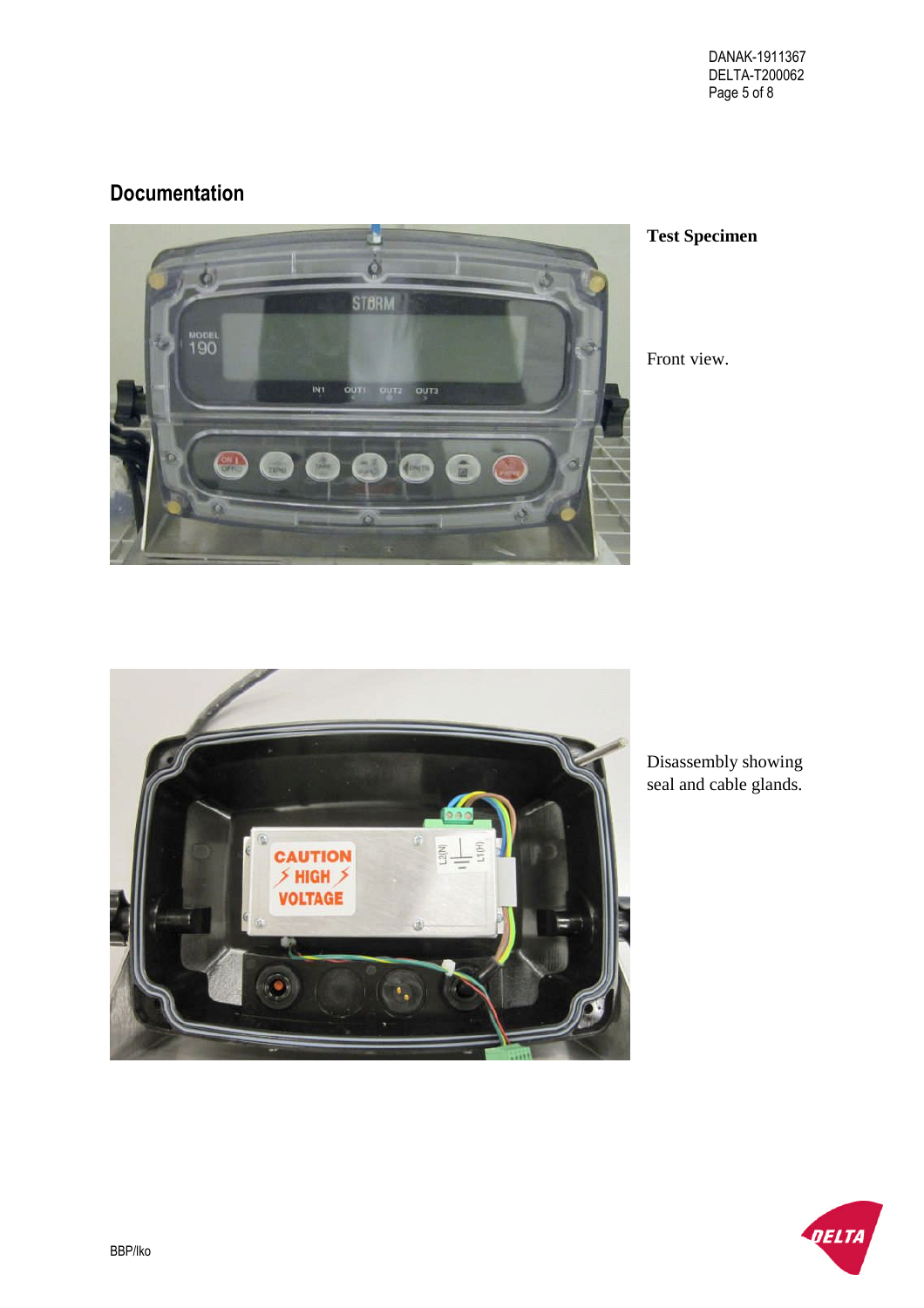

Rear part.



**Water jet**

Exposure.

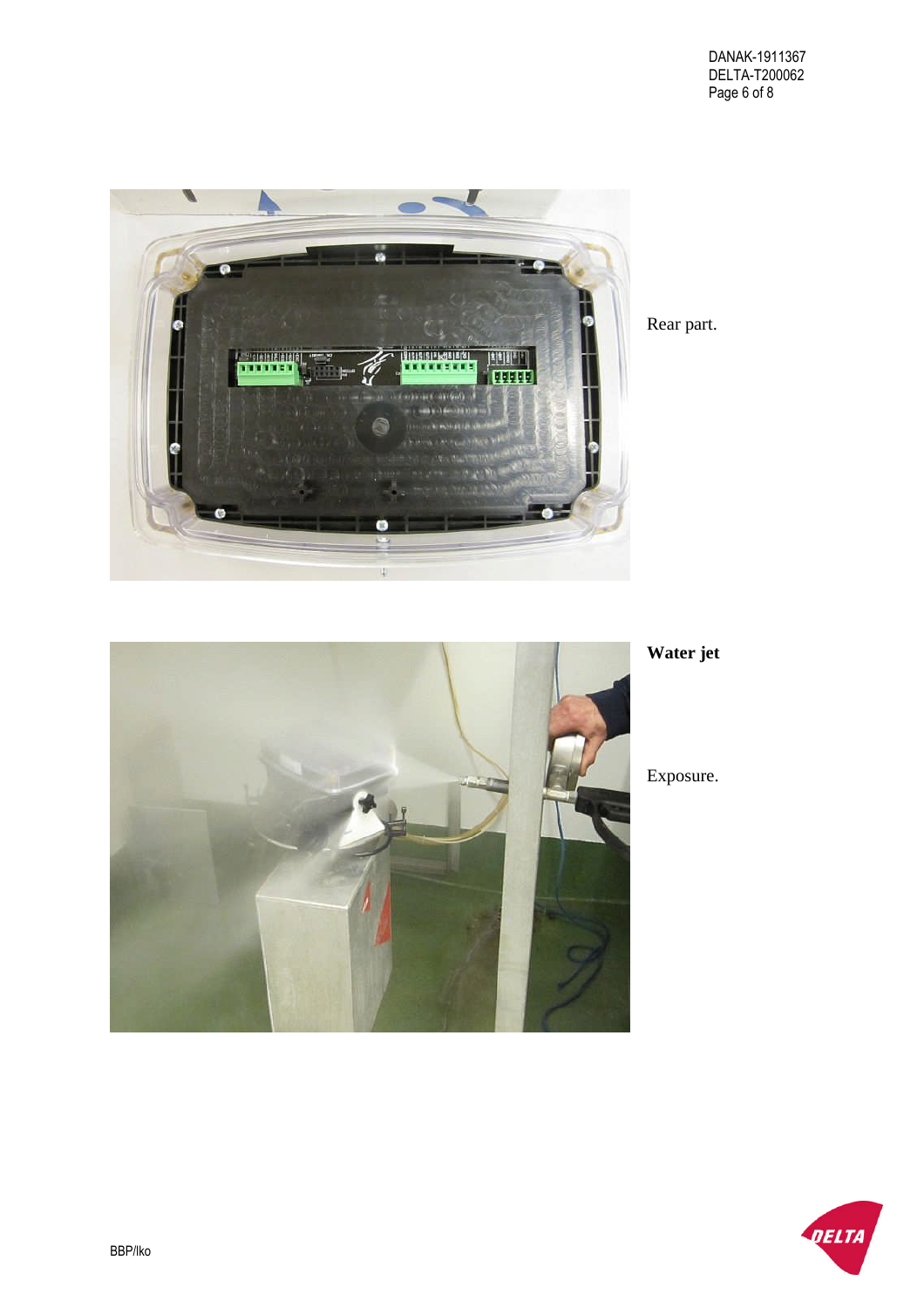

Opening after exposure: No water.



### **Dust test**

Unit in dust chamber at end of exposure.

(Subsequently wiped completely clean before opening.)